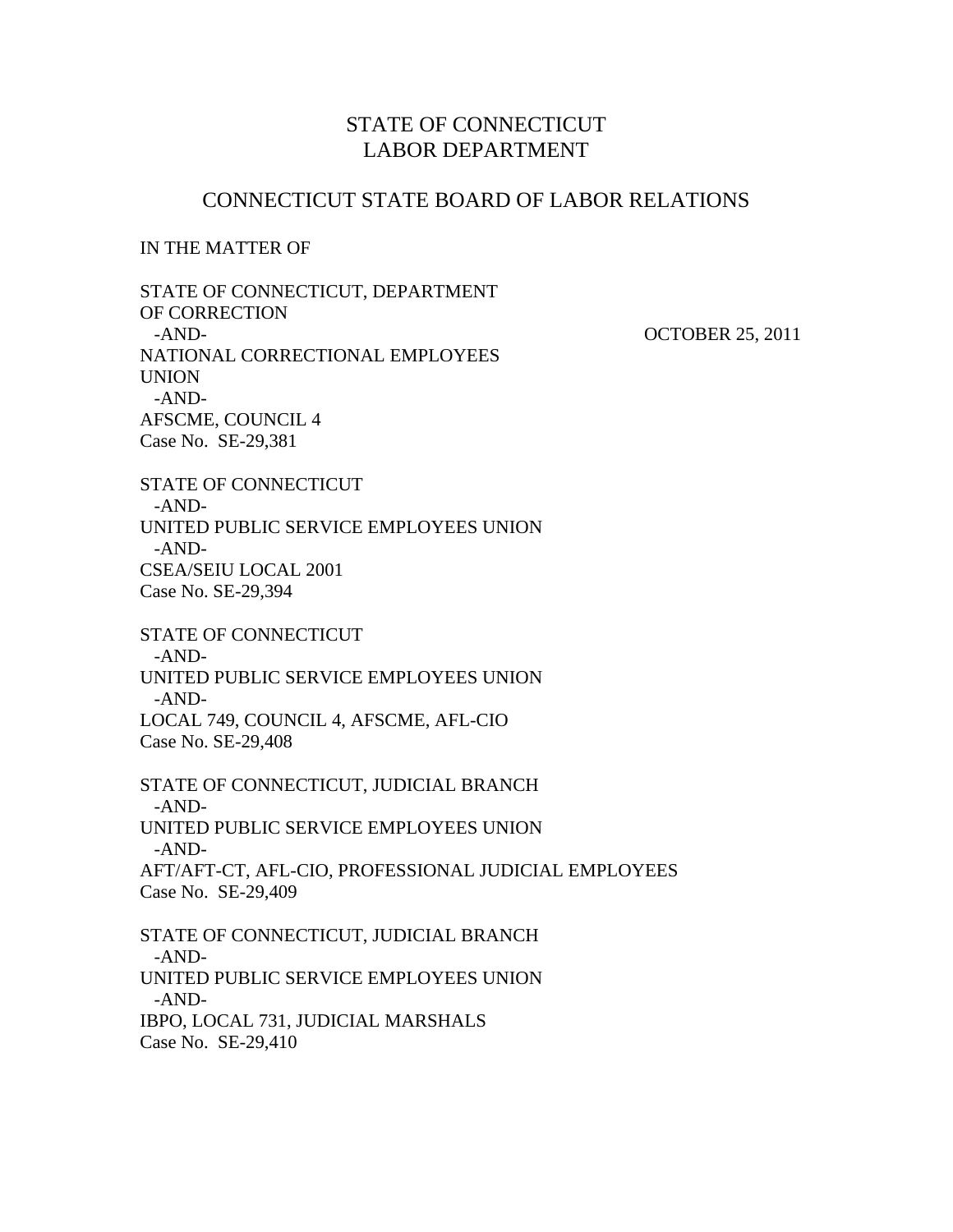STATE OF CONNECTICUT -AND-NATIONAL CORRECTIONAL EMPLOYEES UNION -AND-CSEA/SEIU, LOCAL 2001 Case No. SE-29,411

STATE OF CONNECTICUT -AND-UNITED PUBLIC SERVICE EMPLOYEES UNION -AND-LOCAL 749, AFSCME, AFL-CIO Case No. SE-29,439

A P P E A R A N C E S:

Attorney Ellen M. Carter for the State

Attorney John Connor for NCEU

Attorney J. William Gagne, Jr. for AFSCME, Council 4, Local 749

Attorney Barbara Resnick for UPSEU

Attorney Robert J. Krzys for CSEA/SEIU, Local 2001

Attorney Saranne P. Murray for State of Connecticut, Division of Criminal Justice

Attorney Brian A. Doyle Attorney Barry Scheinberg for AFT/AFT-CT

Attorney George A. Kelly for the State of Connecticut, Judicial Branch

Attorney James W. Tessitore for IBPO, Local 731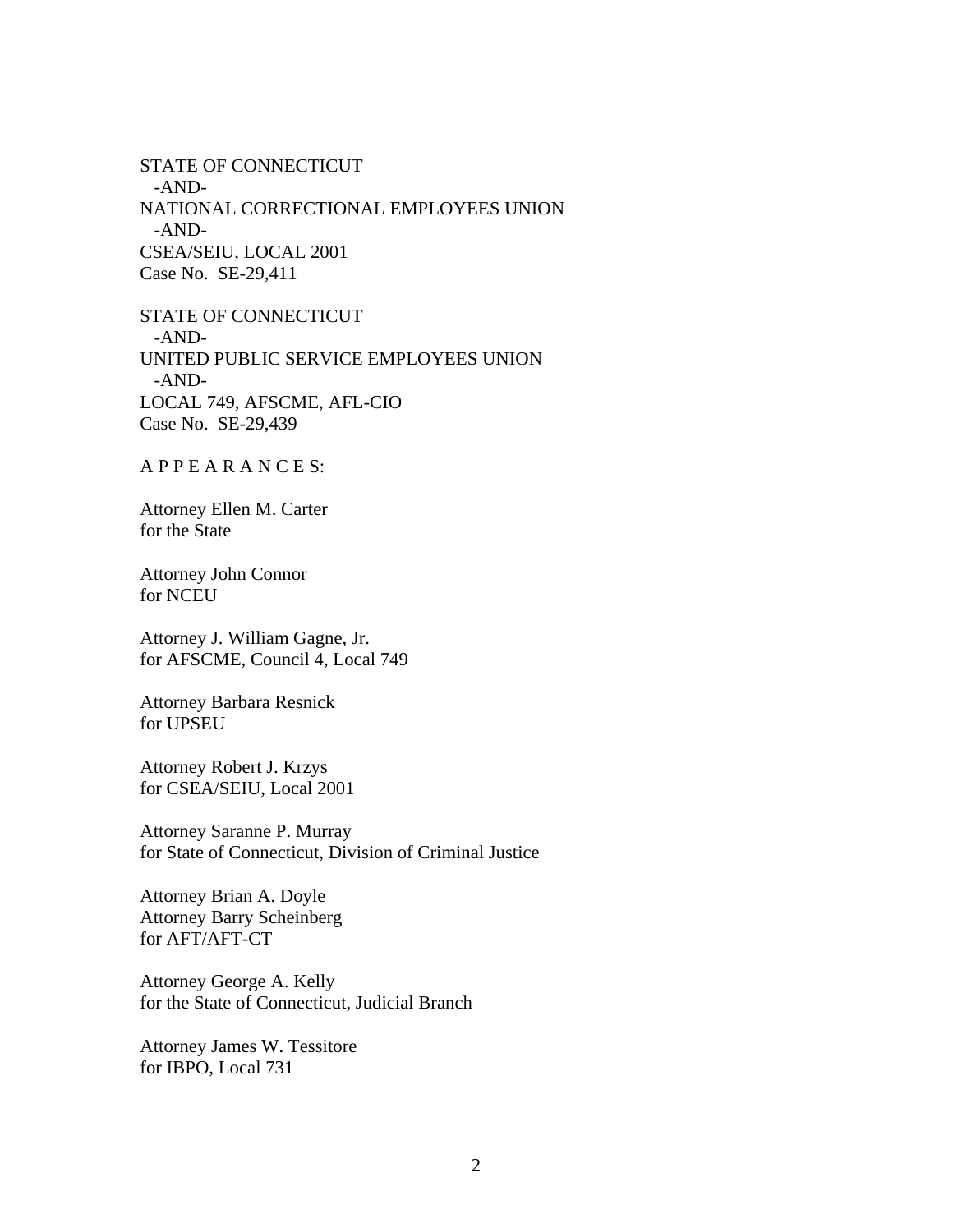Attorney Robert J. Krzys Attorney Barry Scheinberg for SEBAC

### **RULING ON MOTION TO INTERVENE**

 On various dates from August 15, 2011 to August 31, 2011 petitions were filed with the Connecticut State Board of Labor Relations (the Labor Board) alleging that questions or controversies concerning representation existed as to several bargaining units of employees of the State of Connecticut (the State). On September 27, 2011 the State Employee Bargaining Agent Coalition (SEBAC) filed a Motion To Intervene in these representation dispute cases. On October 3, 2011 the Labor Board directed the parties to give notice of their respective positions as to SEBAC's motion on or before October 11, 2011.

#### **DISCUSSION**

SEBAC exists pursuant to General Statutes  $5-278(f)$ <sup>[1](#page-2-0)</sup> which mandates coalition bargaining as to retirement and health benefits for all organized State employees. SEBAC seeks full party status for itself as well as all SEBAC member unions not involved in these petitions. SEBAC alleges<sup>[2](#page-2-1)</sup> that on July 22, 2011 it entered into a tentative<sup>[3](#page-2-2)</sup> collective bargaining agreement entitled "Revised SEBAC 2011 Agreement" (the Agreement), Section IV ("Job Security") of which affords certain job security (e.g. no layoff) protections to those bargaining units "which agree . . . to contracts in accordance with the . . . provisions for wages . . . summarized in Attachment A." The final page of the Agreement is entitled "Attachment H" and states in relevant part:

Effective on and after July 1, 2011, the contract bar for purposes of any constituent union of SEBAC accepting a contract extension or renewal in accordance with Appendix  $A<sup>4</sup>$  $A<sup>4</sup>$  $A<sup>4</sup>$  of this agreement shall be computed solely from the expiration date of any such extension or renewal.

1

 $<sup>1</sup>$  Section 5-278(f) provides, in relevant part:</sup>

<span id="page-2-0"></span> <sup>. . .</sup> collective bargaining negotiations concerning changes to the state employees retirement system .. . and collective bargaining negotiations concerning health and welfare benefits . . . shall be conducted between the employer and a coalition committee which represents all state employees who are members of any designated employee organization. . . . (3) The provision of subdivision (1) of this subsection shall not be construed to prevent the employer and representatives of employee organizations from dealing with any statewide issue using the procedure established in said subdivision.

<span id="page-2-1"></span><sup>2</sup> For purposes of this Motion we assume these allegations are true. *See Kerrigan v. Commissioner of Public Health*, 279 Conn. 447, 457 (2006).

<span id="page-2-2"></span><sup>&</sup>lt;sup>3</sup> SEBAC contends this Agreement is now in effect by operation of law.

<span id="page-2-3"></span><sup>&</sup>lt;sup>4</sup> This is a misnomer as there is no "Appendix A" attached to the Agreement. Presumably the reference is to the Attachment A wage schedule.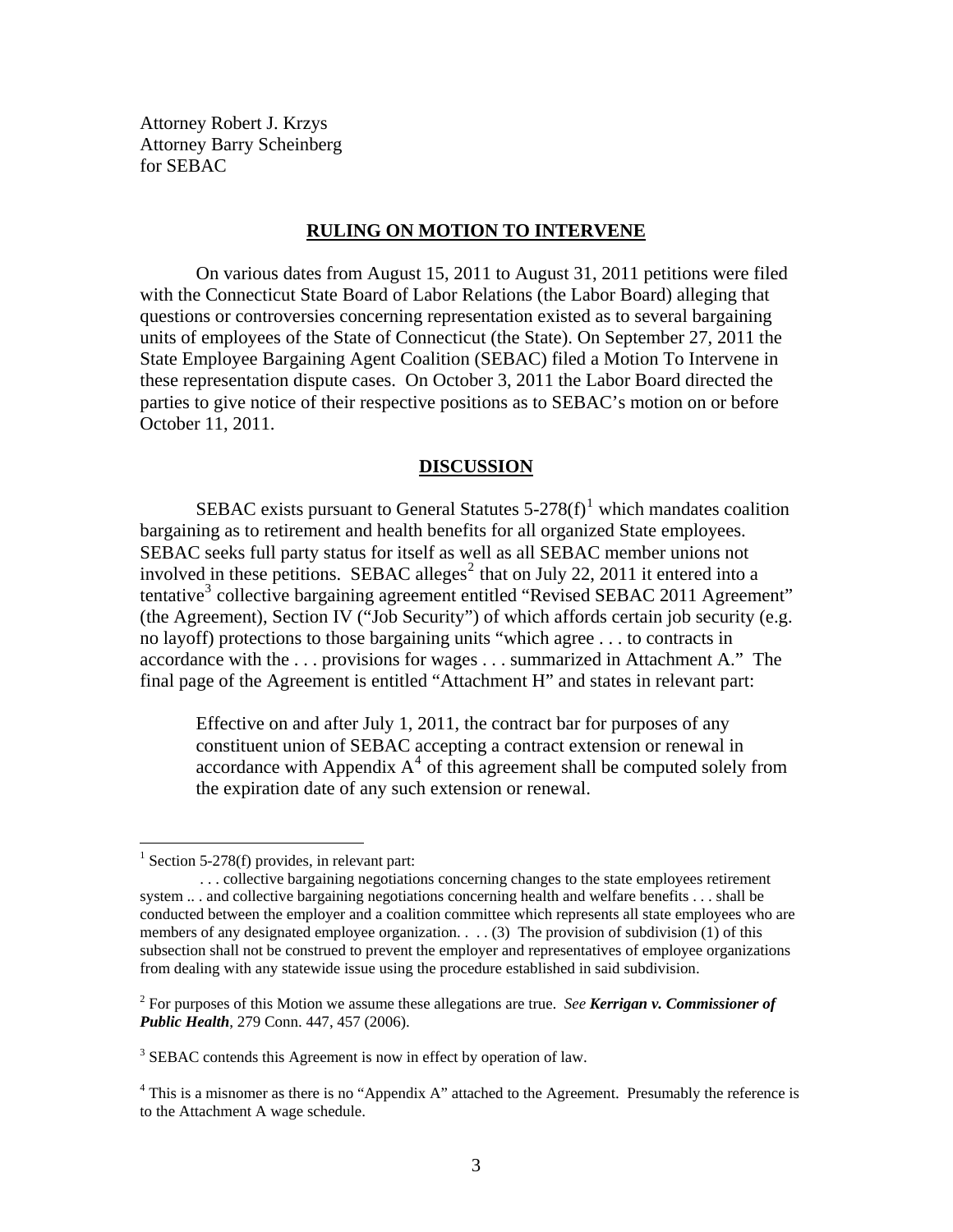SEBAC alleges that each incumbent union<sup>[5](#page-3-0)</sup> in the petition cases at issue accepted Attachment A of the Agreement thereby making Attachment H operative in these cases. SEBAC argues it has a direct interest in enforcing the Agreement in general and Attachment H in particular.

 We agree that the incumbent unions, all of which are statutory members of the SEBAC coalition, have direct interests in asserting the application of Attachment H in these cases. Indeed the interests of the incumbents and the alleged interests of SEBAC are so closely aligned so as to appear identical, giving rise to a presumption of existing adequate representation. "[T]o overcome the presumption of adequate representation 'the applicant for intervention must show adversity of interest, collusion, or nonfeasance on the part of the existing party . . .'" *Episcopal Church in the Diocese of Connecticut v. Gauss,* 302 Conn. 386, 400 (2011)*(quoting Edwards v. Houston* 78 F.3d 983, 1005 (5th Cir. 1996). This SEBAC has not done.

 We do, however, recognize the potential value of intervention by SEBAC in resolving the issue of the application of Attachment H which may be common to most if not all of these cases. We anticipate that the incumbents<sup>[6](#page-3-1)</sup> will defer to SEBAC on presentation of their positions on this issue and that resolution of these cases may proceed more quickly as a result. Timely resolution of representation disputes is necessary if we are to meet the difficult goal of accommodating freedom of employee choice with minimal disruption to the necessary stability and continuity of bargaining relationships. *Town of Hamden*, Decision No. 4054 (2005); *Town of Wilton*, Decision No. 1263 (1974).

 We conclude that limited intervention by SEBAC is called for in these circumstances. "[L]imited intervention is not intended to allow enjoyment of all the prerogatives of a party litigant." *Rosado v. Bridgeport Roman Catholic Diocesan Corp*., 60 Conn. App. 134, 152 (2000)(approved in *In re Shanaira C*. 297 Conn. 737 (2010)). While we note that we are unlikely to afford party status for the above-noted reasons to SEBAC member unions which are not involved in these petitions, the issue of such intervention is not presently<sup>[7](#page-3-2)</sup> before us.

Having considered the Motion To Intervene we issue the following Order.

 $\overline{a}$ 

<span id="page-3-0"></span> $<sup>5</sup>$ All the cases for which intervention is sought involve incumbent unions which actively oppose the</sup> petitions and seek to maintain their status as certified representatives for the bargaining units.

<span id="page-3-1"></span><sup>&</sup>lt;sup>6</sup> All parties consent to SEBAC intervention excepting petitioner NCEU which seeks to limit SEBAC intervention to the issue of application of Attachment H.

<span id="page-3-2"></span> $^7$  e.g. There is no petition for intervention before us other than SEBAC's.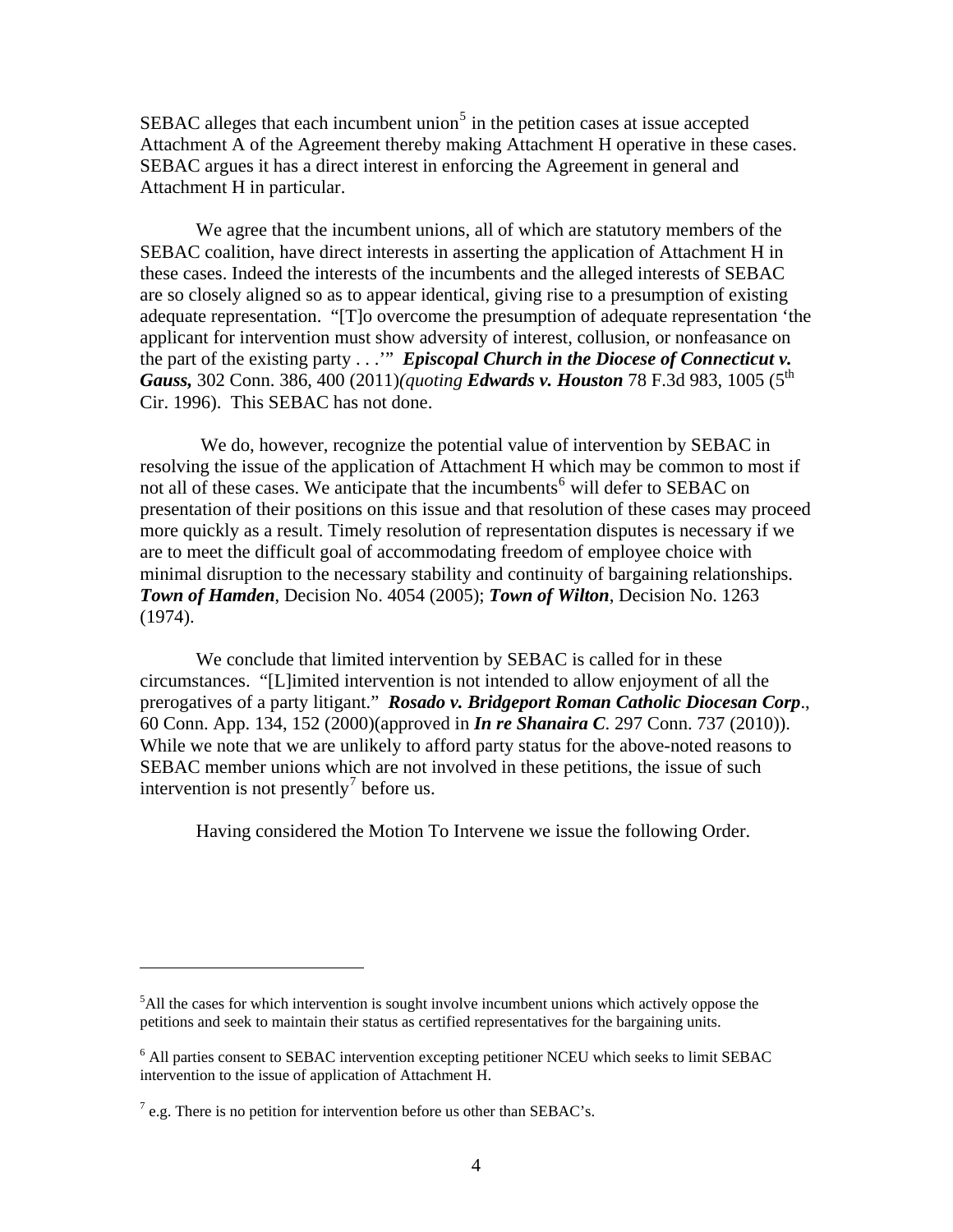## **ORDER**

SEBAC's Motion To Intervene is **GRANTED** subject to the following limitation: participation by SEBAC shall be limited to the sole issue of the application, if any, of Attachment H of the Revised SEBAC 2011 Agreement to the pending petitions.

# CONNECTICUT STATE BOARD OF LABOR RELATIONS

 Patricia V. Low Patricia V. Low Chairman

 Wendella Ault Battey Wendella Ault Battey Board Member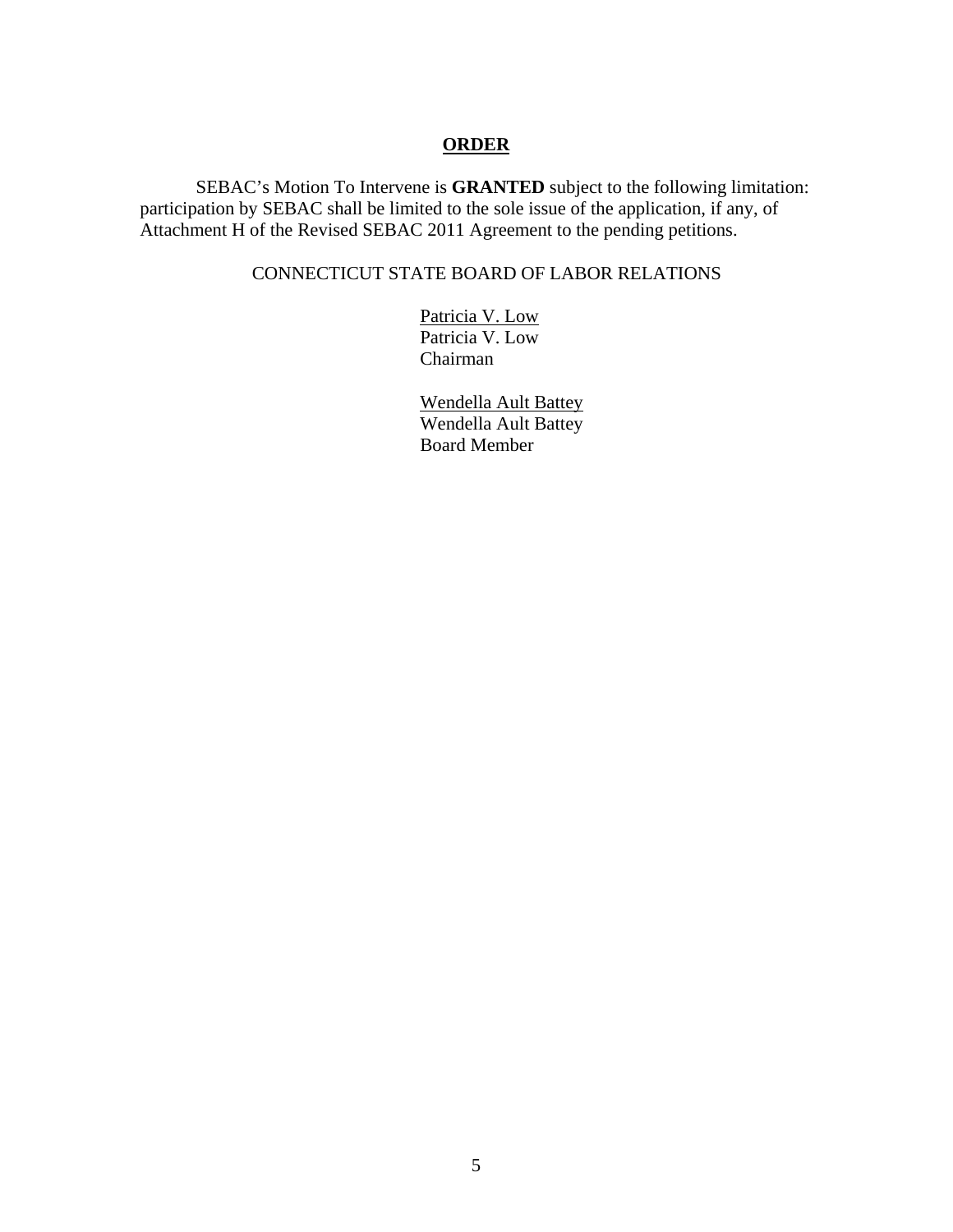# **CERTIFICATION**

 I hereby certify that a copy of the foregoing was mailed postage prepaid this  $25<sup>th</sup>$  day of October, 2011 to the following:

| Attorney Ellen M. Carter<br>Office of Policy and Management<br>450 Capitol Avenue, MS#53OLR<br>Hartford, CT 06106  | <b>RRR</b> |
|--------------------------------------------------------------------------------------------------------------------|------------|
| <b>Attorney John Connor</b><br>73 State Street, Suite 310<br>Springfield, MA 01103                                 | <b>RRR</b> |
| Attorney J. William Gagne Jr.<br>Gagne & Associates<br>970 Farmington Avenue, Suite 207<br>West Hartford, CT 06107 | <b>RRR</b> |
| <b>Attorney Barbara Resnick</b><br>United Public Service Employees Union<br>P.O. Box 2<br>Clinton, CT 06413        | RRR        |
| <b>Attorney Robert J. Krzys</b><br>P.O. Box 207<br>New Hartford, CT 06057                                          | <b>RRR</b> |
| <b>Attorney Saranne Murray</b><br>Shipman & Goodwin<br>1 Constitution Plaza<br>Hartford, CT 06103                  | <b>RRR</b> |
| Attorney Brian A. Doyle<br>Ferguson & Doyle<br>35 Marshall Road<br>Rocky Hill, CT 06067                            | <b>RRR</b> |
| Attorney George Kelly Jr.<br>Siegel, O'Connor, O'Donnell & Beck<br>150 Trumbull Street<br>Hartford, CT 06103       | <b>RRR</b> |